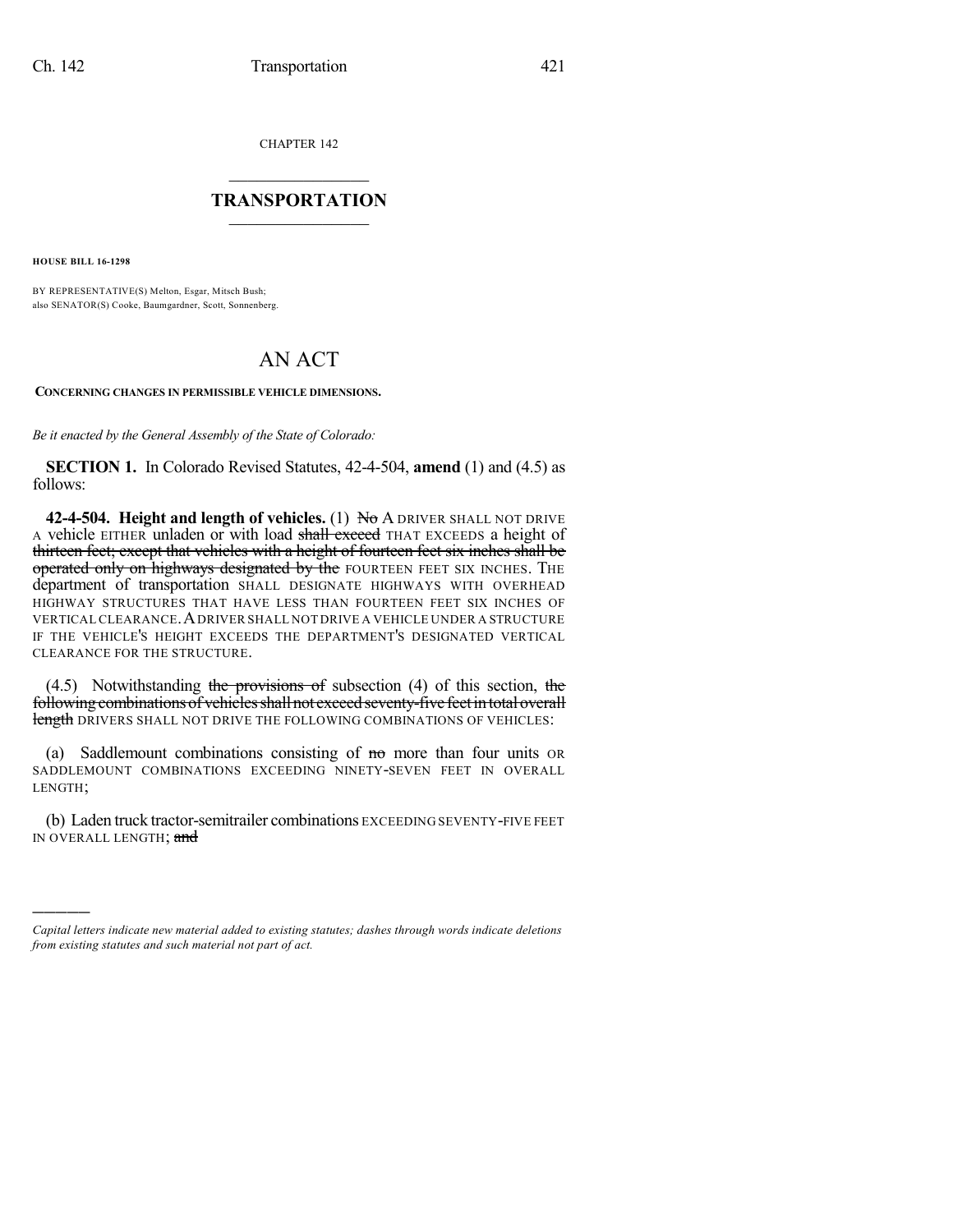## 422 Transportation Ch. 142

(c) Specialized equipment STINGER-STEERED VEHICLE COMBINATIONS used in combination for transporting automobiles or boats AND WHOSE TOTAL OVERALL LENGTH EXCEEDS EIGHTY FEET; EXCEPT THAT the overall length of such combination shall be exclusive of THESE COMBINATIONS EXCLUDES:

(I) Safety devices however, such safety devices shall THAT ARE not be designed or used for carrying cargo;

(II) Automobiles or boats being transported;

(III) Any extension device that may be used forloading beyond the extreme front or rear ends of a vehicle or combination of vehicles; except that the projection of a load, including any extension devices loaded to the front of the vehicle, shall MUST not extend more than four feet beyond the extreme front of the grill of such THE vehicle and no THE load or extension device may MUST NOT extend more than six feet to BEYOND the extreme rear of the vehicle; AND

(d) TOWAWAY TRAILER TRANSPORTER COMBINATIONS THAT:

(I) EXCEED EIGHTY-TWO FEET IN OVERALL LENGTH;

(II) CARRY PROPERTY;

(III) EXCEED AN OVERALL WEIGHT OF TWENTY-SIX THOUSAND POUNDS;

(IV) CONSIST OF MORE THAN A SINGLE TOWING UNIT AND TWO TRAILERS OR SEMITRAILERS; OR

(V) DO NOT CONSTITUTE INVENTORY PROPERTY OF A MANUFACTURER, DISTRIBUTOR, OR DEALER OF THE TRAILER OR SEMITRAILER.

**SECTION 2.** In Colorado Revised Statutes, 42-4-508, **amend** (1.5) as follows:

**42-4-508. Gross weight of vehicles and loads.** (1.5) The gross weight limits provided in subsection (1) of this section are increased INCREASE, BUT by one NO MORE THAN TWO thousand pounds, for any vehicle or combination of vehicles if the vehicle or combination of vehicles contains an alternative fuelsystemand operates on alternative fuel or both alternative and conventional fuel. The provisions of this subsection  $(1.5)$  apply only when the vehicle or combination of vehicles is operated on a highway that is not on the interstate system as defined in section 43-2-101 (2), C.R.S. For the purposes of this subsection (1.5), "alternative fuel" has the same meaning provided in section 25-7-106.8 (1) (a), C.R.S.

**SECTION 3. Act subject to petition - effective date - applicability.** (1) This act takes effect at 12:01 a.m. on the day following the expiration of the ninety-day period after final adjournment of the general assembly (August 10, 2016, if adjournment sine die is on May 11, 2016); except that, if a referendum petition is